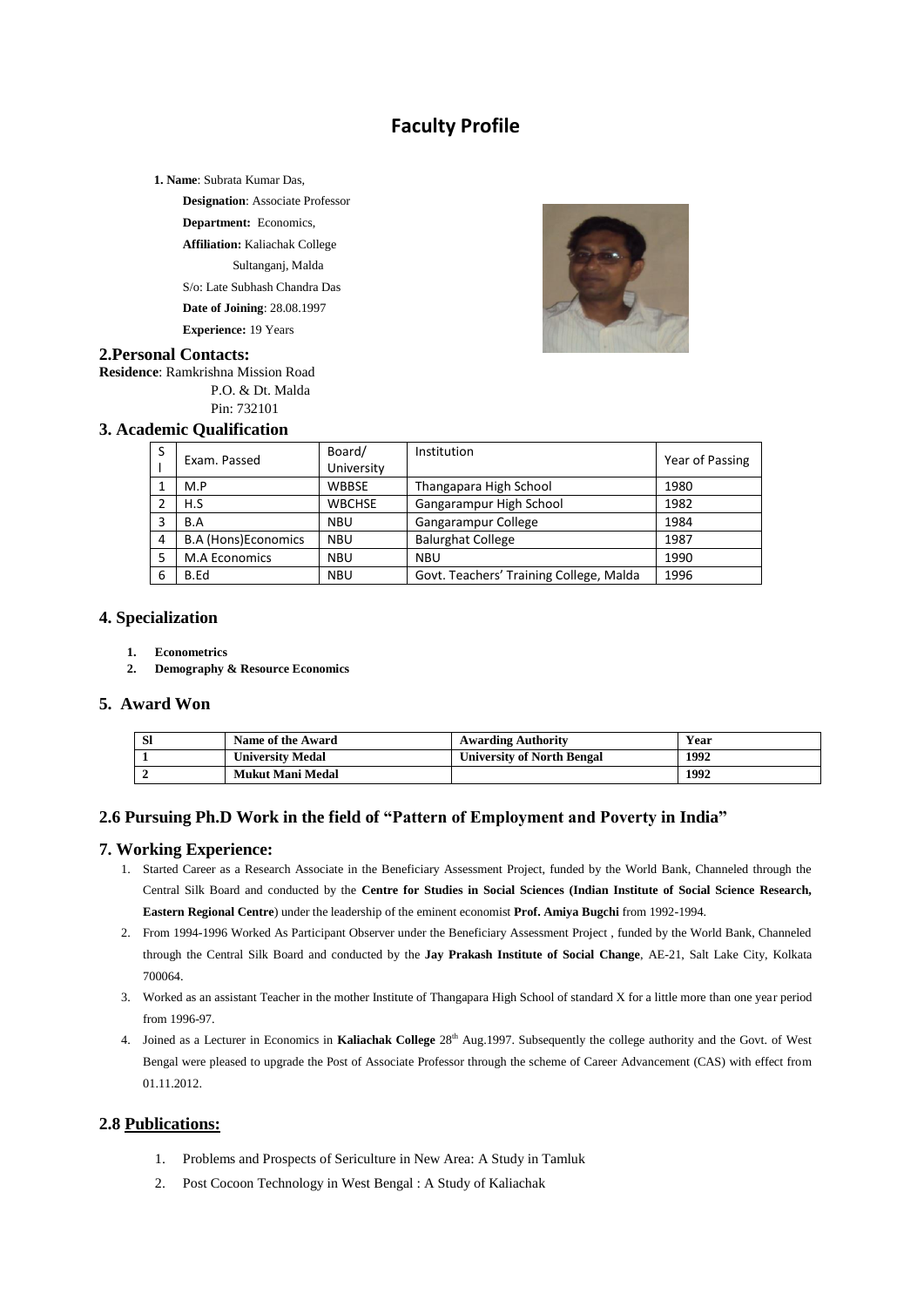- 3. Dissemination of Sericultural Technology from Lab to Land (Edited )
- 4. Reservation : An Engine of Development (Edited Book)
- 5. Problem and Prospects of Mango Cultivation in West Bengal (Artcle)
- 6. Economic Dimension of Traffic Jam in Kaliachak (Artcle)
- 7. Reservation as a measure of Development of the Tribal People with Special Reference to Santals (Article)
- 8. Poverty and Pattern of Employment in Malda

#### **9. Professional Experience**

#### **2.9.1 Seminars and workshop Organized/Conducted**

| SL.          | <b>TOPIC</b>                                                                                                                   | <b>VENUE</b>             | <b>SPONSORER</b>                     | <b>DATE</b>                          |
|--------------|--------------------------------------------------------------------------------------------------------------------------------|--------------------------|--------------------------------------|--------------------------------------|
|              | <b>Internal Workshop: The Students feedback on</b><br>the UG Syllabus of Economics                                             | <b>Kaliachak College</b> | Kaliachak<br><b>College</b>          | $16^{th}$ Oct. 2015                  |
| $\mathbf{2}$ | <b>Internal Workshop on The Preparation of</b><br><b>Research Proposal</b>                                                     | <b>Kaliachak College</b> | IOAC.<br>Kaliachak<br><b>College</b> | 22.07.2015                           |
| 3            | National Seminar on the Reservation as a<br><b>Measure of Social Development under the</b><br><b>Purview of Market Economy</b> | <b>Kaliachak College</b> | UGC                                  | $22 - 23$ <sup>rd</sup><br>Dec. 2013 |
| 4            | State level workshop on dissemination of<br>sericulture technology from lab. To land                                           | <b>Kaliachak College</b> | UGC                                  | $27-28^{th}$<br>Jan.2010             |
| 4.           | Seminar on Social Development in the Post<br><b>Globalization Period</b>                                                       | <b>Kaliachak College</b> | Kaliachak<br>College                 | $26^{th}$ Mar. 2008                  |

#### **1.9.2 Paper Presented in Seminars and workshops**

| <b>SL</b>        | <b>TOPIC</b>                                  | <b>VENUE</b>                              | <b>OORGANIZER</b>                 | <b>SPONSORER</b>         | <b>DATE</b>              |
|------------------|-----------------------------------------------|-------------------------------------------|-----------------------------------|--------------------------|--------------------------|
| 1.               | <b>Inclusive Development of Malda through</b> | Raiganj                                   | Department of                     | <b>Govt. of West</b>     | $19-20$                  |
|                  | the Cultivation of Mango                      | University                                | <b>Economics</b>                  | <b>Bengal</b>            | <b>Mar.2016</b>          |
| 2.               | Mango Export its Problems & Prospects         | <b>University of</b><br><b>Gour Banga</b> | Department of<br><b>Economics</b> | <b>UGB</b>               | 2 <sup>nd</sup> Nov.2015 |
|                  |                                               |                                           |                                   |                          |                          |
| 3.               | Role of Students in Healthy & Peaceful        | Kaliachak                                 | Department of                     | <b>Kaliachak College</b> | $7th$ Apr.2014           |
|                  | <b>Politice</b>                               | College                                   | <b>Political Science</b>          |                          |                          |
|                  |                                               |                                           |                                   |                          |                          |
| $\overline{4}$ . | <b>Reservation as a Measure of</b>            | Kaliachak                                 | Department of                     | UGC                      | $22 - 23$ th             |
|                  | <b>Development with Special Reference to</b>  | College                                   | <b>Economics</b>                  |                          | Dec.2013                 |
|                  | <b>Santal</b>                                 |                                           |                                   |                          |                          |
| 5.               | <b>Decentralization and Minority</b>          | Kaliachak                                 | Department of                     | <b>UGC</b>               | $14th$ Jan.2012          |
|                  | Development with Special reference to         | <b>College</b>                            | <b>Political Science</b>          |                          |                          |
|                  | <b>West Bengal</b>                            |                                           |                                   |                          |                          |
| 6.               | <b>Non-Conventional Energy, Economy,</b>      | Deptt. of                                 | Deptt. of Geography,              | <b>Kaliachak College</b> | 25 Jan. 2011             |
|                  | <b>Environment</b>                            | Geography,                                | <b>Kaliachak College</b>          |                          |                          |
|                  |                                               | Kaliachak                                 |                                   |                          |                          |
|                  |                                               | College                                   |                                   |                          |                          |
| 7.               | <b>University level Workshop on Research</b>  | Deptt. of                                 | <b>Deptt. of Economics</b>        |                          | 28.03.2001               |
|                  | Methodology                                   | <b>Economics</b>                          | <b>NBU</b>                        | <b>NBU</b>               |                          |
|                  |                                               | <b>NBU</b>                                |                                   |                          |                          |

## **9.3 Seminars and workshop Participated**

| SL. | <b>TOPIC</b>                         | <b>VENUE</b>            | <b>ORGANIZER</b>                                     | <b>SPONSORED</b>                   | DT                 |
|-----|--------------------------------------|-------------------------|------------------------------------------------------|------------------------------------|--------------------|
|     |                                      |                         |                                                      |                                    |                    |
|     | Workshop on UG Syllabus Modification | Conference<br>Hall, UGB | <b>Board of Studies for</b><br><b>Economics, UGB</b> | University of<br><b>Gour Banga</b> | $31st$ May<br>2016 |
| ۷.  | <b>Workshop on NAAC Preparation</b>  | <b>UGB</b>              | IOAC, UGB                                            | <b>NAAC</b>                        | 2015               |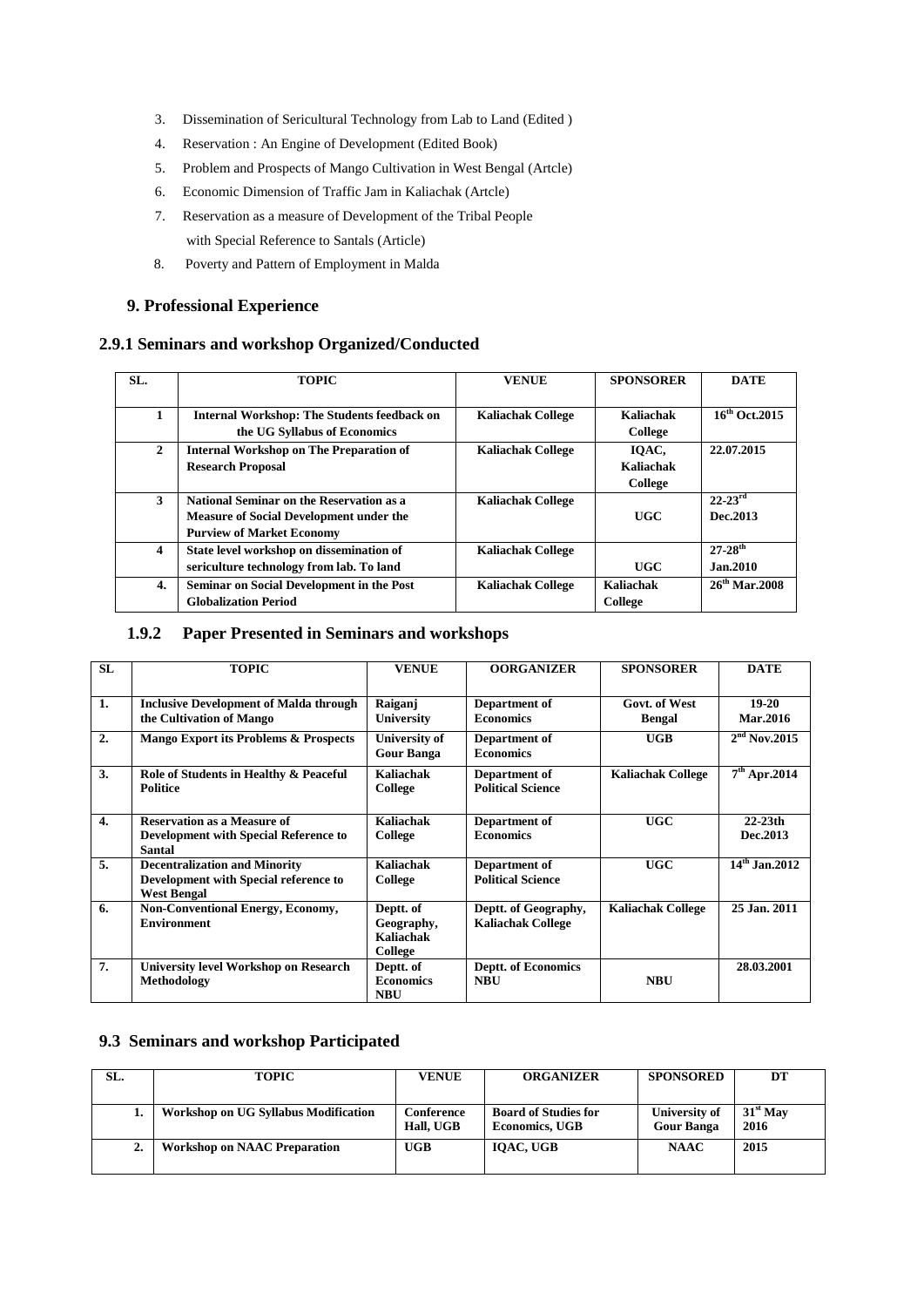| 3.  | Workshop on the Teaching, Learning and<br><b>Creative Writing</b>                                                                                                                                                          | <b>Kaliachak</b><br><b>College</b>          | <b>IQAC</b><br><b>Kaliachak College</b>                                              | <b>Kaliachak</b><br>College                                                      | $\overline{11}$<br>Jul.<br>2015     |
|-----|----------------------------------------------------------------------------------------------------------------------------------------------------------------------------------------------------------------------------|---------------------------------------------|--------------------------------------------------------------------------------------|----------------------------------------------------------------------------------|-------------------------------------|
| 4.  | <b>National Seminar on Rural Development</b><br>and Minority Group in India                                                                                                                                                | <b>Kaliachak</b><br><b>College</b>          | Deptt. of Geography<br><b>Kaliachak College</b>                                      | <b>UGC</b>                                                                       | $11-12^{th}$ Nov.<br>2011           |
| 5.  | <b>National Seminar on National</b><br><b>Consciousness through Bengali Literature</b>                                                                                                                                     | <b>Kaliachak</b><br>College                 | Deptt. of Bengali<br><b>Kaliachak College</b>                                        | <b>UGC</b>                                                                       | $21-22nd$ Sept.<br>2011             |
| 6.  | <b>National Seminar on Challenges and</b><br><b>Prospects of Development and</b><br><b>Empowerment: Adivasis, Dalits,</b><br><b>Minorities and Women in Eastern and</b><br><b>North-eastern India in Twentieth Century</b> | <b>Kaliachak</b><br>College                 | Deptt. of History<br><b>Kaliachak College</b>                                        | <b>UGC</b>                                                                       | $16-17$ <sup>th</sup> Sept.<br>2011 |
| 7.  | <b>Indian History Congress</b>                                                                                                                                                                                             | <b>UGB</b>                                  | <b>University of Gour Banga</b>                                                      | <b>UGC</b>                                                                       | $8-10$<br>Feb. 2011                 |
| 8.  | <b>Biodiversity and Traditional Knowledge</b>                                                                                                                                                                              | <b>Gour College</b>                         | <b>Deptt. of Botany</b><br><b>Gour College</b>                                       | <b>UGC</b>                                                                       | 4-5 Feb, 2011                       |
| 9.  | <b>Popularization of Solar Energy</b>                                                                                                                                                                                      | <b>Kaliachak</b><br><b>College</b>          | <b>Kaliachak College</b><br><b>Coll. WBREDA</b>                                      | <b>WBREDA</b>                                                                    | 27.<br>Aug,<br>2010                 |
| 10. | <b>Arsenic Free drinking Water</b><br>Management                                                                                                                                                                           | <b>Kaliachak</b><br><b>College</b>          | <b>Kaliachak College</b><br>colb. PHED, Govt of WB                                   | PHED, Govt<br>of WB                                                              | $27^{\text{Th}}$<br>Aug.<br>2010    |
| 11. | Workshop on Accreditation/Re-<br>accreditation of Colleges                                                                                                                                                                 | <b>Gour College</b>                         | <b>Gour College</b>                                                                  | NAAC,<br><b>Bangalore</b>                                                        | 31.01.10                            |
| 12. | <b>State level Seminar on Higher Education</b><br>& Employability                                                                                                                                                          | <b>Malda</b><br>College                     | <b>West Bengal College</b><br><b>&amp;University Teachers'</b><br><b>Association</b> | <b>UGC</b>                                                                       | 15-16 Nov.<br>2008                  |
| 13. | Seminar on Role of the Judiciary in<br>Present-day India with spl. reference to<br>the impact of<br><b>Judicial</b><br>Activism                                                                                            | <b>Kaliachak</b><br>College                 | <b>Deptt. of Political Science</b><br><b>Kaliachak College</b>                       | <b>Kaliachak</b><br>College                                                      | $25th$ Mar.<br>2008                 |
| 14. | <b>University Level Workshop on NSS role of</b><br><b>Disaster Management</b>                                                                                                                                              | Conference<br>Hall, NBU                     | <b>National Service Scheme</b>                                                       | <b>NBU</b>                                                                       | 16.12.2005                          |
| 15. | <b>Orientation for NSS Program Officers</b>                                                                                                                                                                                | <b>Narendrapur</b><br><b>R.K.Mission</b>    | <b>Training&amp; Orientation</b>                                                     | <b>Ministry</b> of<br><b>Sports and</b><br>Youth Wel-<br>fare, Govt. of<br>India | $25th$ Jun-<br>$6th$ Jul. 2002      |
| 16. | <b>University level Workshop on Research</b><br><b>Methodology</b>                                                                                                                                                         | Deptt. of<br><b>Economics</b><br><b>NBU</b> | <b>Deptt. of Economics</b><br><b>NBU</b>                                             | <b>NBU</b>                                                                       | $22 - 23$<br><b>Mar.2002</b>        |
| 17. | <b>University level Workshop on Research</b><br>Methodology                                                                                                                                                                | Deptt. of<br><b>Economics</b><br><b>NBU</b> | <b>Deptt. of Economics</b><br><b>NBU</b>                                             | <b>NBU</b>                                                                       | 27-28<br>Feb.2001                   |
| 18. | <b>University Level Workshop on</b><br><b>Environmental Studies</b>                                                                                                                                                        | Conference<br>Hall, NBU                     | <b>Board of Studies for</b><br><b>Environmental Studies</b>                          | <b>NBU</b>                                                                       | 23.01.2001                          |

## **2.9.4 Short-Term Course Attended**

| <b>SI</b> | Theme           | Venue                   | Organizer                       | <b>Sponsored</b>                     | Period              |
|-----------|-----------------|-------------------------|---------------------------------|--------------------------------------|---------------------|
| 01        | Gender          | <b>Conference Hall,</b> | <b>Kaliachak College</b>        | Pandit Madan Mohan Malaviya          | $26th$ May to $1st$ |
|           | <b>Equality</b> | Kaliachak               | In Collaboration with HRDC      | <b>National Mission for Teachers</b> | <b>July 2016</b>    |
|           |                 | College                 | (UGC), AMU                      | and Teaching, MHRD, Govt of          |                     |
|           |                 |                         |                                 | India                                |                     |
| 02        | <b>Applied</b>  | Department of           | <b>Department of Economics,</b> | <b>University of Gour Banga</b>      | Oct.2015            |
|           | Econoimetri     | <b>Economics, UGB</b>   | UGB                             |                                      |                     |
|           | <b>cs</b>       |                         |                                 |                                      |                     |

#### **2.9.5 Project Work**

**Beneficiary Assessment Project of Central Silk Board, through the Directorate of West Bengal State Sericulture and sponsored by the World Bank and conducted by the Centre for Studies in Social Sciences, Calcutta, 10, Lake Terrace Kolkata 700029 from Sept.1992 to Aug.1994. & Joyprakash Institute of Social Change, BE Block, Salt Lake City, Kolkata:** 

**2.9.7 Special Training Participated:**